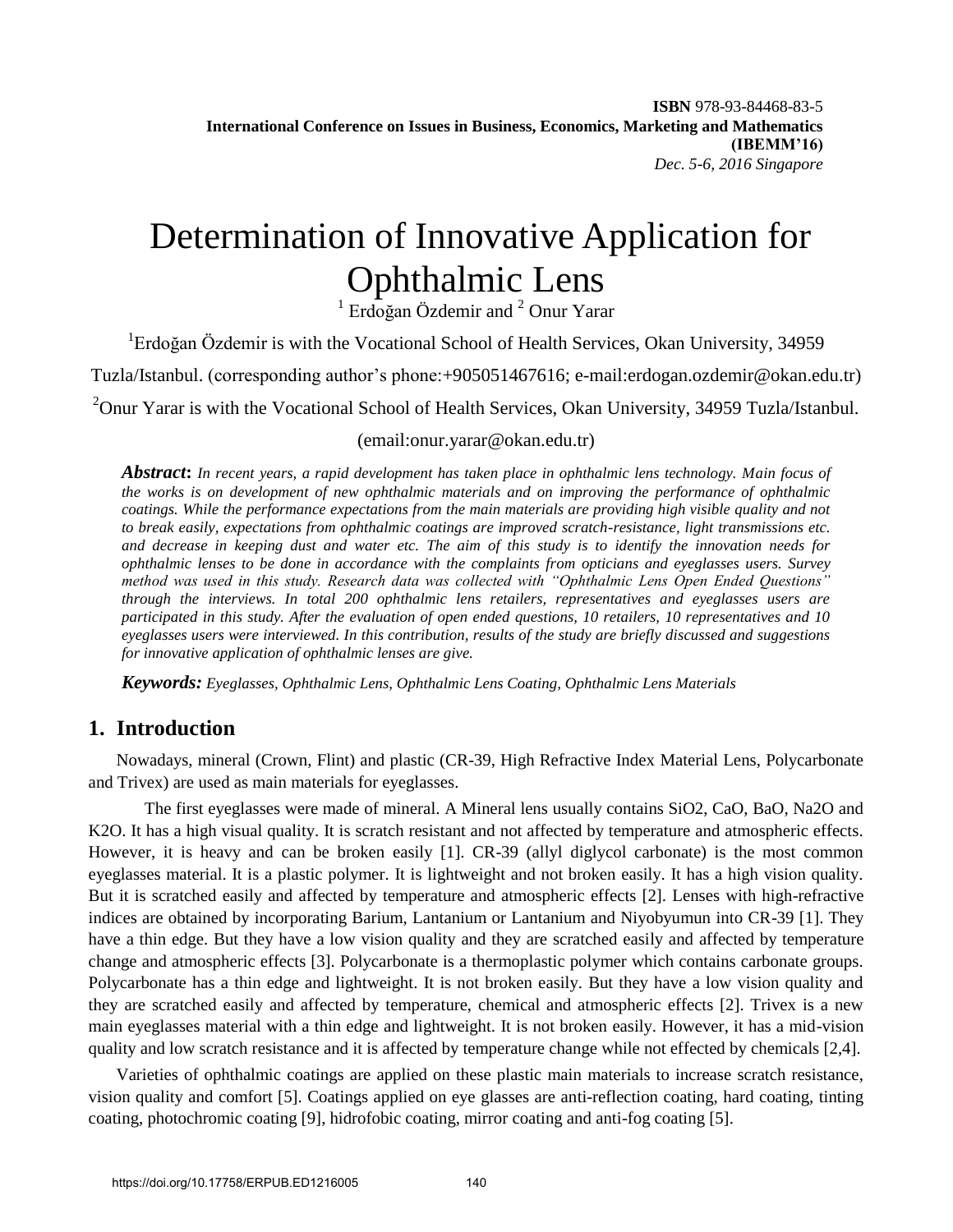Anti-reflection coating decreases the reflection of light. This coating improves the vision quality. There are two types of ARCs. single- and multi-layer. For single-layer ARC, most common material is MgF2 while SiO/ZrO2/SiO2 and ITO/ZrO2/SiO2 are the common layers for multi-layer coatings [6]. Hard coating is applied to increase starch-resistance of lenses and polysiloxane solution is the material for this type of coating [1]. Tinting coating is generally applied for sun-glasses or sport glasses. For tinting coating, lenses are coated with light absorbing materials such as Si:Cr, Mo, Cu or TiO2, SiO, MgF2, etc. By choosing the color of light that passes through the lens, vision quality and comfort are improved. For photochromic coating, dithienylethene photochemistry is used [7]. After irradiation with UV light, dithienylethene absorbs visible light, and therefore appear colorful which increases the vision quality and comfort for users under the sun light. Hydrophobic coating repels water and sheds rain droplets. Therefore, water vapor condensation on the lenses is also avoided and this coating enables easier and quicker cleaning. As mirror coating material, chromium, aluminum and copper are used [8]. These materials are applied on the lenses to increase the reflections. They also provide high vision quality and aesthetic appearance for sportsmen.

The aim of this study is to identify the innovation needs for ophthalmic lenses to be done in accordance with the complaints from opticians and eyeglasses users.

## **2. Methodology**

In this study, survey method is used for determining situation.

#### **2.1. Sample**

Sample of the study is composed of 200 teacher ophthalmic lens retailers, representatives and eyeglasses users. After the evaluation of open ended questions, 10 retailers, 10 representatives and 10 eyeglasses users were interviewed.

#### **2.2. Data Collection Tool**

Research data was collected with "Ophthalmic Lens Open Ended Questions" through the interviews. The Ophthalmic Lens Open Ended Questions consists of two parts. In the first part, in order to record the personal information of participants. There are questions as follows: gender, age, graduation, ıncome rate. In the second part, there are two open-ended questions. The first question is; "What is your trouble related to ophthalmic lenses?" and the second question is; "What is your innovative expectation for an ophthalmic lens? Unstructured interview technique was used in the study. After the evaluation of open ended questions, 30 participants are interviewed.

#### **2.3. Data Analysis**

Frequency tables are formed for the questions involved in the first part of the questionnaire. On the other hand, for the second part of the questionnaire, the responses of open ended questions are categorized with content analysis and the responses are tabulated according to their frequency distribution. Due to the fact that some responses can be included in more than one category, it is found that frequency number of the responses is farther than the sample size.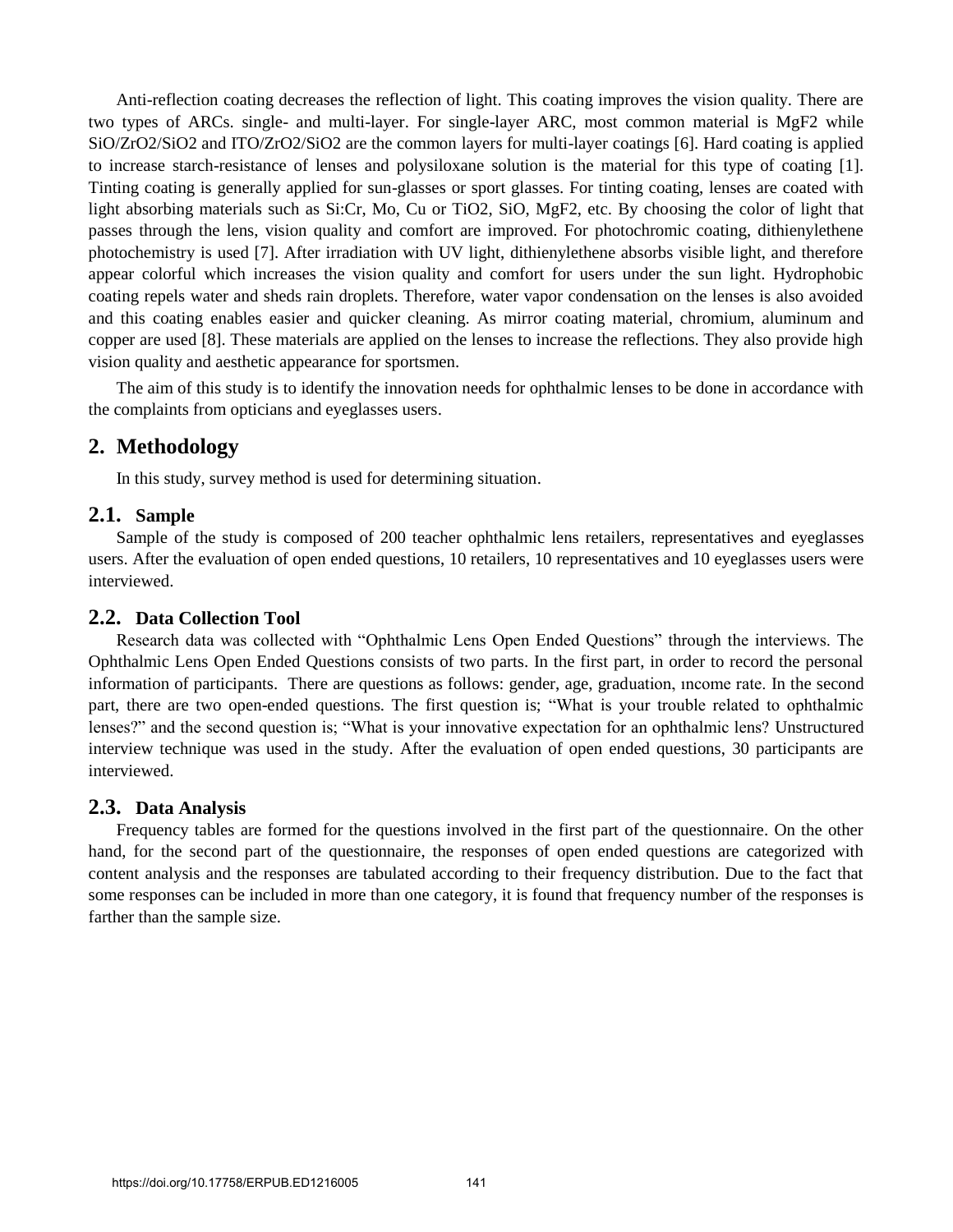## **3. Results**

#### **3.1. Findings for the first part of Ophthalmic Lens Open Ended Questions Manuscript requirements**

The gender, age, graduation, income rate of participants are shown in Table 1.

| <b>Gender Rate</b> | Frequency<br>(% ) | Age Rate    | Frequency<br>(% ) |
|--------------------|-------------------|-------------|-------------------|
| Female             | 39                | 15-29       | 32                |
| Male               | 61                | $30 - 45$   | 47                |
|                    |                   | $45 - 60$   | 18                |
| Graduation         |                   | Income Rate |                   |
|                    |                   |             |                   |
| Primary School     | 11                | Low         | 16                |
| Secondary School   | 7                 | Middle      | 50                |
| High School        | 33                | High        | 3                 |
| University         | 42                |             |                   |
| Master/Doctorate   |                   |             |                   |

TABLE I: General characteristics of participants

General characteristics of participants are shown in Table 1. Most of participants are male, in the age range of 30-40, graduate high school and have middle income rate.

#### **3.2. Findings for the second part of Ophthalmic Lens Open Ended Questions**

The result about participants trouble related to ophthalmic lenses is stated in Table II.

| <b>TROUBLE</b>                                                      | <b>FREQUENCY</b> |
|---------------------------------------------------------------------|------------------|
| Ophthalmic lenses are scratched easily                              | 56               |
| Coating of ophthalmic are deformed easily.                          | 34               |
| Ophthalmic lenses are made dirty easily but cleaned<br>hardly.      | 19               |
| Anti-fog coatings of ophthalmic lenses have<br>poor<br>performance. | 15               |
| The vision quality of ophthalmic lenses is inadequate.              | 14               |

TABLE II Trouble Related To Opthalmic Lenses

Participants complain that ophthalmic lenses are scratched and coatings are easily deteriorated. Participants also complain dirt and dust retention, not easy cleaning, low anti-fog performance and poor vision quality. In the interviews, participants also stated that the lenses were easily scratched and the coatings were damaged by chemicals and temperature change. Another highlight of the interviews is the dirt retention and difficult cleaning of the ophthalmic lenses. Participants were stated that there are some commercial lenses to overcome this problem; however, these lenses have high price and they cannot provide the desired performance.

The result about innovative expectation of PARTICIPANTS RELATED TO OPHTHALMIC LENSES IS STATED IN TABLE III.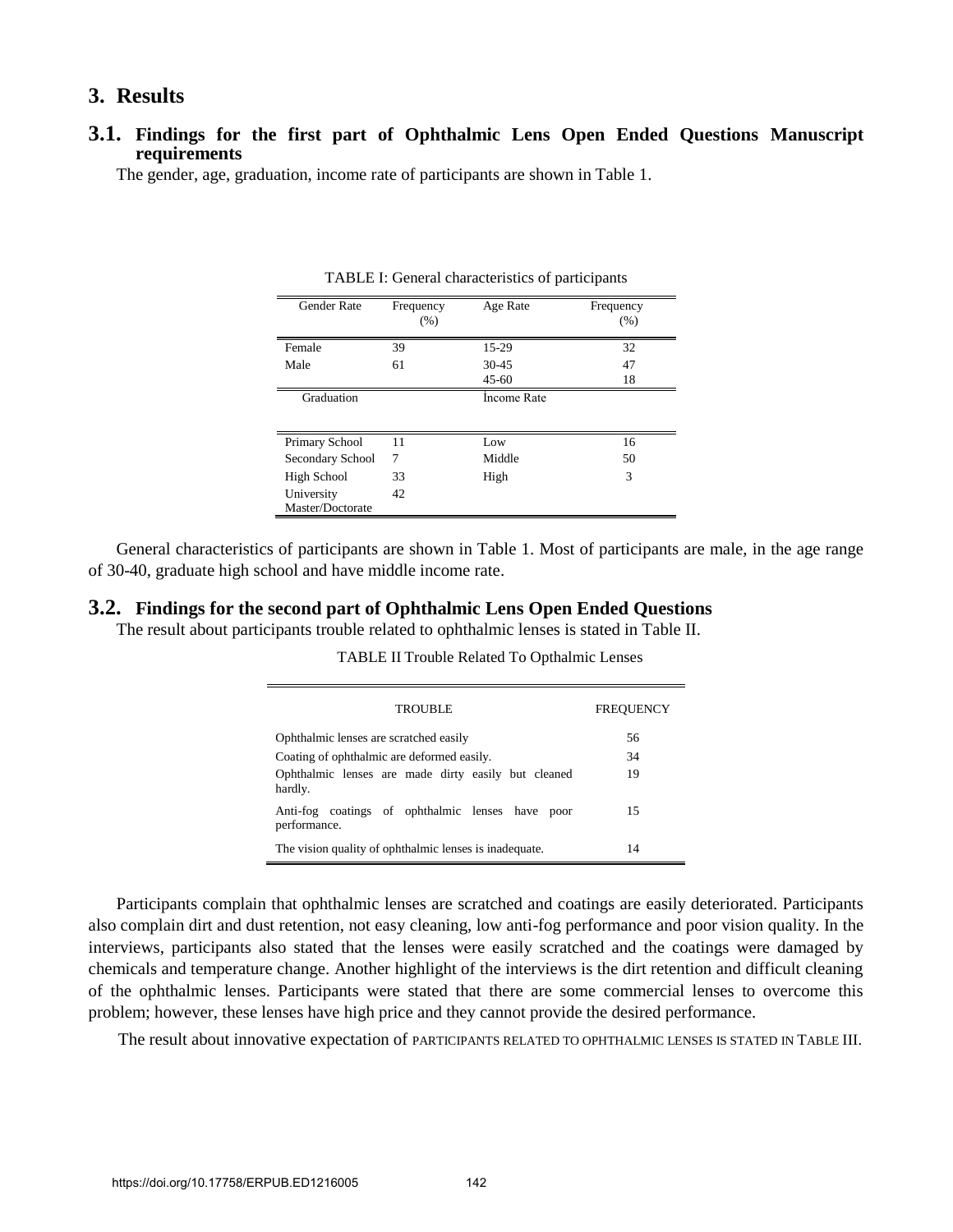| <b>TROUBLE</b>                                                            | FREOUENCY |
|---------------------------------------------------------------------------|-----------|
| It is expected that hard scratching ophthalmic lens to be<br>produced.    | 49        |
| It is expected that durable coatings of ophthalmic lens                   | 19        |
| to be produced.<br>It is expected that low priced ophthalmic lens to be   | 16        |
| produced.                                                                 |           |
| It is expected that vision quality of ophthalmic lenses<br>are increased. | 13        |
| It is expected that dirt-free ophthalmic lens to be                       | 12        |
| produced.                                                                 |           |

Table III: Inovative Expectation For Ophthalmic Lens

Participants demand ophthalmic lenses that are not easily scratched, long-lasting, high-quality, dirt-resistant and affordable. Similar results were found in the interviews. In addition, the interviewees stated that lenses with high optic power don't have the same quality in every region of the lenses. In addition, it has been stated that getting rid of the colorings in the antirefractive coating surface is not possible. And also polarized is only applied sunglasses and white light is turned into yellow light by the blue light filters.

### **4. Conclusion**

Nowadays, technological developments regarding the ophthalmic lenses are related to the main materials and coatings of the ophthalmic lenses [5]. In recent years, the use of plastic main materials in ophthalmic lenses has increased more than that of mineral main materials [3]. There are advantages and disadvantages of using plastic lenses as the main material of ophthalmic lenses. Their light weight and not easy breakability is the main advantages of plastic lenses. The main disadvantages are the easy scratching and poor vision quality [1,2,3]. To reduce these disadvantages of the main material of the plastic lenses, coatings are applied [6]. However, these coatings are found to be inadequate by eyeglasses users and suppliers. Often eyeglasses users and suppliers complain about easy scratching of ophthalmic lenses, easy deterioration of the coatings [3], quick dirt and not easy cleaning of the lenses.

In addition, eyeglasses users and suppliers are demanding the production of scratch-resistant, long-lasting, high-quality, dirt-repellant and affordable ophthalmic lenses. Considering the results of the research, it can be said that it is necessary to carry out improvement studies for the lenses of glasses by taking account the complaints and expectations of the eyeglasses users. It can also be argued that these improvement efforts will contribute to the eyeglasses market in order to enhance the satisfaction of the eyeglasses users and suppliers

#### **5. References**

- [1] [H. Z. Büyükyıldız, Türk Oftalmoloji Dergisi, 2012, 42 \(5\), pp. 359](https://doi.org/10.4274/tjo.42.52724) <https://doi.org/10.4274/tjo.42.52724>
- [2] D.S. Mccleary, The Optician Training Manuel (2009), Temecula: Santa Rosa Publishing.
- [3] E. Özdemir, Temel Optisyenlik Bilgisi (2016), Ankara: Güneş Tıp Kitabevi.
- [4] M. Özmumcu (2011). Özel Bir TVA Tekniği Kullanarak Organik Gözlük Camlarının Çeşitli Kaplamaların Yapılması ve Bazı Fiziksel Özelliklerinin İncelenmesi. Eskişehir Osmangazi Üniversitesi, Eskişehir.
- [5] Essilor Group. Ophthalmic Optictic Files (Coatings). http://www.essiloracademy.eu/sites/default/files/10.Coatings.pdf
- [6] A. Thetford, Optica Acta. A Method of Designing Three-layer Anti-reflection Coatings,16(1), 37 (1969).
- [7] M. Irie, Chemical Reviews. Photochromism: Memories and Switches Introduction. 100 (5): 1683 (2000).
- [8] G. L. Stephens and J. K. Davis, Ophthalmic Lens Tints and Coatings. http://www.oculist.net/downaton502/prof/ebook/duanes/pages/v1/v1c051d.html